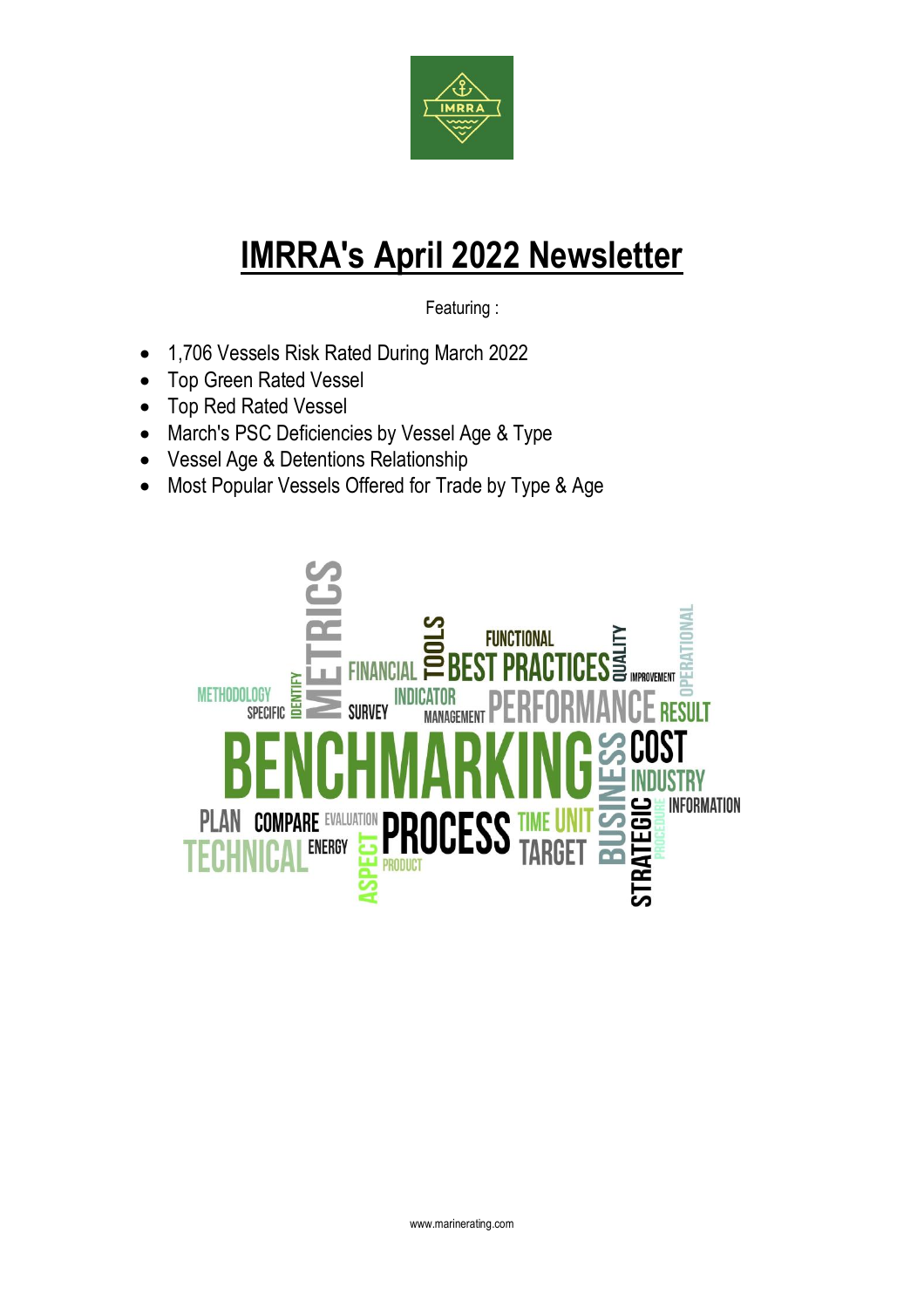Dear Reader,

During last month (March 2022), 1,706 liquid cargo vessels, totalling 9,2278,756 MT were risk rated by IMRRA's analysts.

- Year-to-date 5,513 Wet Cargo vessels (Gas, Oil, Oil Product tankers and OBO's), risk rated
- 568 Red or Amber vessel risk ratings were recorded, representing 33.3% of all vessels risk rated
- 74 vessels had five-or-more Port State Control deficiencies, with 14 vessel incidents recorded
- 14 vessel detentions, up three compared to March

#### **1. March's Top Green Risk Rated Vessel**

| TOKYO MARU, Oil Tanker, IMO 9617038 |                |                            |                 |  |  |
|-------------------------------------|----------------|----------------------------|-----------------|--|--|
| <b>Ship Information</b>             |                |                            |                 |  |  |
| Name                                | TOKYO MARU     | <b>Overall Risk Rating</b> | $\bigcirc$ 25 % |  |  |
| <b>IMO/VIN</b>                      | 9617038        | <b>Fleet Type Average</b>  | 37%             |  |  |
| Operator                            | Eneos Ocean    | Avg. Operator Risk Rating  | $\bigcirc$ 32%  |  |  |
|                                     | Shipmanagement | <b>Analysis Date</b>       | 29-MAR-22       |  |  |
| <b>Vessel Type</b>                  | Oil Tanker     | <b>Delivery Date</b>       | 24-MAY-13       |  |  |
| Class                               | NΚ             | Deadweight                 | 120158          |  |  |
| Flag                                | Japan          |                            |                 |  |  |

Technical Manager/Operator: Eneos Ocean Shipmanagement

**Average Vessel Risk Rating:** 

◯ 32%

# **1.1 March's Lowest Red Risk Rated Vessel**

| YONG FENG, Oil Tanker, IMO 7374448 |                      |                               |           |  |  |
|------------------------------------|----------------------|-------------------------------|-----------|--|--|
| <b>Ship Information</b>            |                      |                               |           |  |  |
| Name                               | YONG FENG            | <b>Overall Risk Rating</b>    | ●66%      |  |  |
| <b>IMO/VIN</b>                     | 7374448              | <b>Fleet Type Average</b>     | 37%       |  |  |
| Operator                           | Shoreline Marine Ltd | Avg. Operator Risk Rating 66% |           |  |  |
| <b>Vessel Type</b>                 | Oil Tanker           | <b>Analysis Date</b>          | 16-MAR-22 |  |  |
| Class                              | non IACS             | <b>Delivery Date</b>          | 13-JAN-75 |  |  |
| Flag                               | St Kitts & Nevis     | Deadweight                    | 6661      |  |  |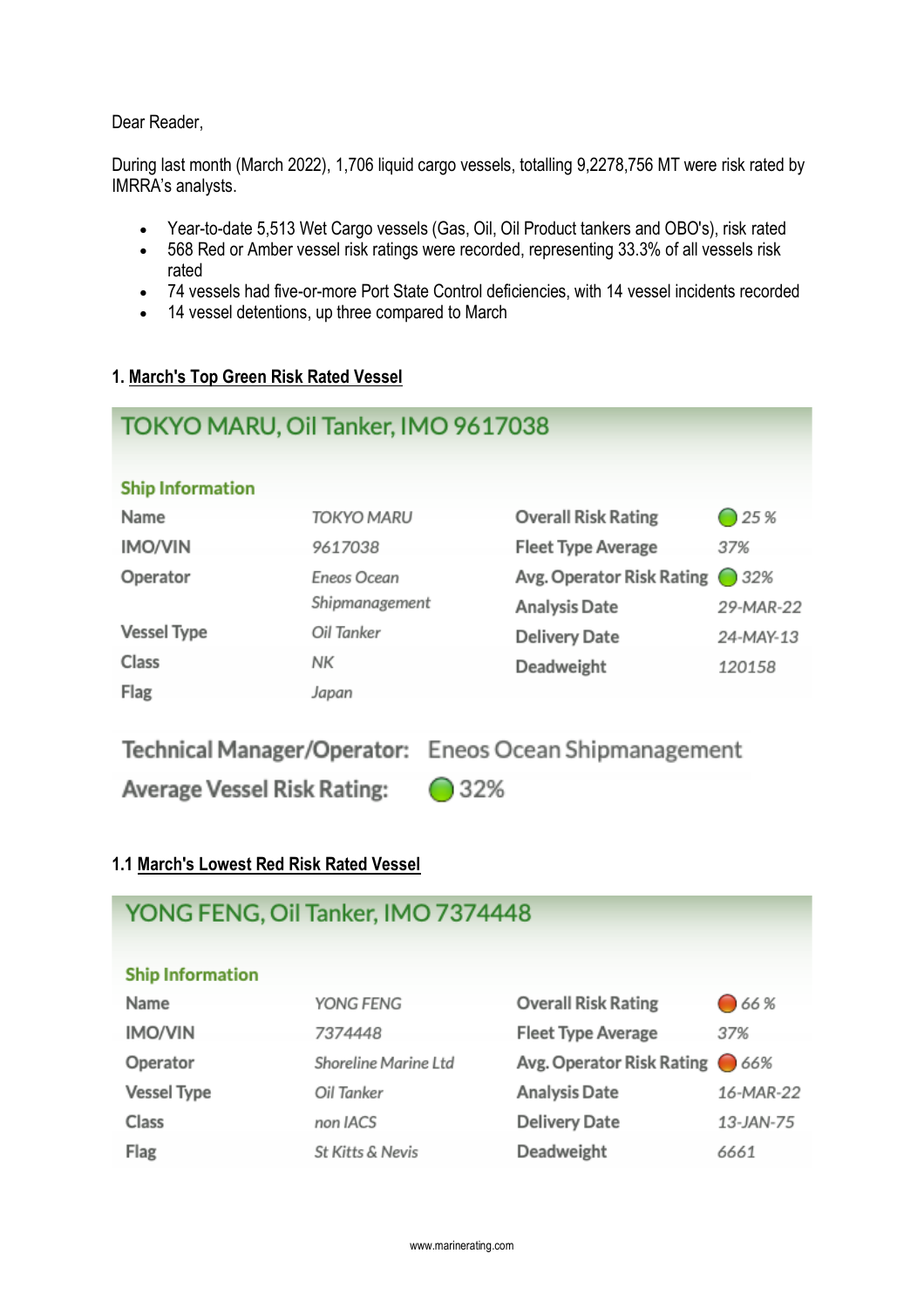Technical Manager/Operator: Shoreline Marine Ltd

Average Vessel Risk Rating: ●66%

For more Vessel Trends information visit www.marinerating.com/ship-trends

#### **1.2. IMRRA's Exclusive Chemical/Oil Products Tanker and Gas Carriers Risk Trends Data Table - March 2022**



# **2. March 2022 Port State Control Deficiencies Code Ranked**

| <b>Deficiency Type</b>                    | <b>March</b> | Percentage |
|-------------------------------------------|--------------|------------|
| <b>Fire Safety</b>                        | 89           | 13.10%     |
| <b>ISM</b>                                | 34           | 5.00%      |
| <b>Pollution Prevention</b>               | 46           | 6.80%      |
| Safety of Navigation                      | 58           | 8.50%      |
| <b>Structural Conditions</b>              | 30           | 4.40%      |
| Certificate and Documentation             | 87           | 12.8%      |
| Life Saving Apparatus                     | 76           | 11.2%      |
| <b>Emergency Systems</b>                  | 46           | 6.8%       |
| <b>Propulsion and Auxiliary Machinery</b> | 30           | 4.4%       |
| <b>Labour Conditions</b>                  | 91           | 13.4%      |
| Living and Working Conditions             | 14           | 2.1%       |
| MLC                                       | 0            | 0.0%       |
| <b>Radio Communications</b>               | 13           | 1.9%       |
| <b>Water/Weathertight Conditions</b>      | 36           | 5.3%       |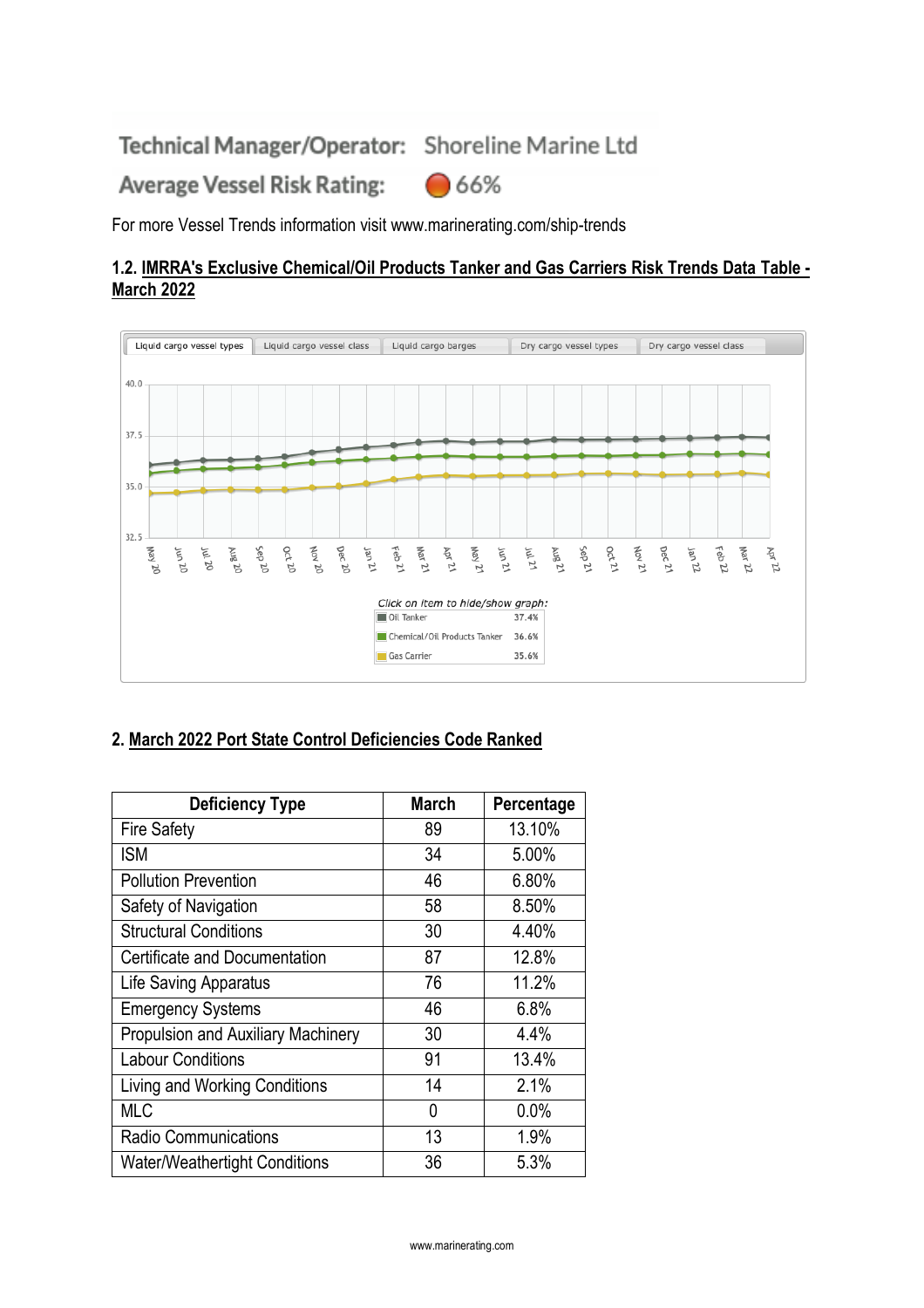| Alarms                          |     | 0.9% |
|---------------------------------|-----|------|
| Other                           |     | 1.3% |
| Dangerous Goods                 |     | 1.0% |
| Cargo Operations inc. Equipment |     | 1.2% |
| Total                           | 680 |      |

# **2.1. PSC Deficiencies Table Comparison by Vessel Type March 2022**

| <b>Deficiencies</b>                  | Chemical/          | <b>Oil Tankers</b> | Gas             | Oil-Bulk-      |
|--------------------------------------|--------------------|--------------------|-----------------|----------------|
|                                      | <b>Oil Tankers</b> |                    | <b>Carriers</b> | <b>Ore</b>     |
| Fire Safety                          | 62                 | 20                 | 4               | 3              |
| <b>ISM</b>                           | 24                 |                    | $\overline{2}$  |                |
| <b>Pollution Prevention</b>          | 28                 | 11                 | 3               | 4              |
| Safety of Navigation                 | 32                 | 23                 | 1               | $\overline{2}$ |
| <b>Structural Conditions</b>         | 18                 | 11                 | $\overline{0}$  |                |
| Certificate and Documentation        | 48                 | 22                 | 10              |                |
| Life Saving Apparatus                | 50                 | 24                 | 1               |                |
| <b>Emergency Systems</b>             | 25                 | 15                 | 3               | 3              |
| Propulsion and Auxiliary Machinery   | 21                 | $\overline{7}$     | 1               |                |
| <b>Labour Conditions</b>             | 55                 | 32                 | 3               |                |
| Living and Working Conditions        | 9                  | $\mathbf 0$        |                 | 4              |
| <b>MLC</b>                           | $\mathbf{0}$       | $\mathbf 0$        | 0               | 0              |
| <b>Radio Communications</b>          | 8                  | 4                  | 1               | 0              |
| <b>Water/Weathertight Conditions</b> | 23                 | 11                 | $\overline{2}$  | 0              |
| Alarms                               | 4                  |                    | 0               |                |
| Other                                | 6                  |                    |                 |                |
| Dangerous Goods                      | 3                  | 4                  | 0               | 0              |
| Cargo Operations inc. Equipment      | 5                  | $\overline{2}$     | $\Omega$        |                |
| <b>Total</b>                         | 421                | 195                | 33              | 31             |

# **2.3. Chemical/Oil Product Tankers Vessel Age, Deficiencies and Detentions - March 2022**

| <b>Vessel's Age</b> | <b>Vessels</b> | <b>Deficiencies</b> | <b>Detentions</b> |
|---------------------|----------------|---------------------|-------------------|
| $\leq$ 5 years      |                |                     |                   |
| 5-15 years old      | 25             | 204                 |                   |
| $\geq$ 15 years     | 15             | 206                 |                   |
| Total:              | 42             | 421                 | 10                |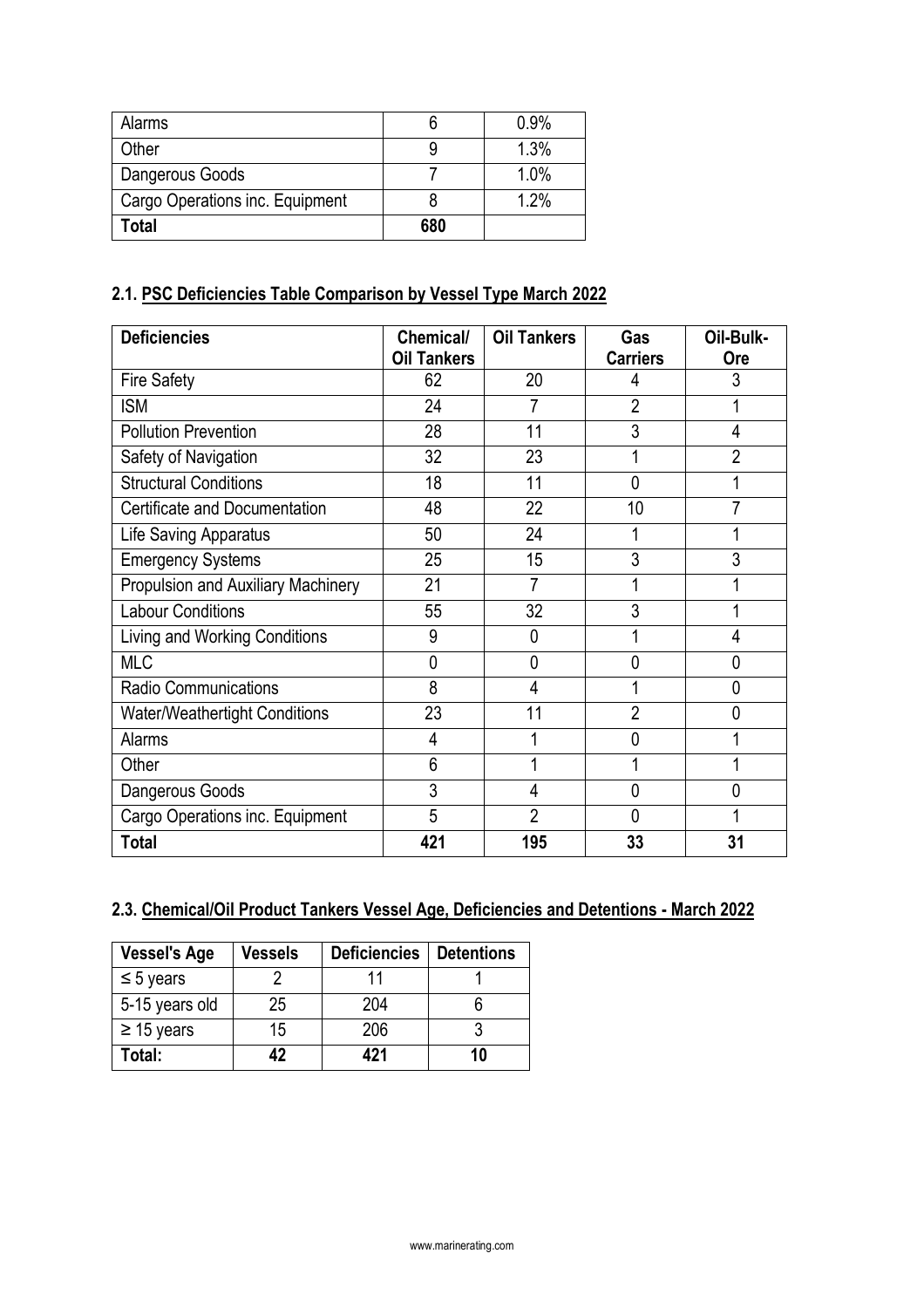| <b>Vessel's Age</b> | <b>Vessels</b> | <b>Deficiencies</b> | <b>Detentions</b> |
|---------------------|----------------|---------------------|-------------------|
| $\leq$ 5 years      |                | 17                  |                   |
| 5-15 years old      |                | 84                  |                   |
| $\geq$ 15 years     |                | 94                  |                   |
| Total:              | 23             | 195                 |                   |

#### **2.4. Oil Tankers Vessel Age, Deficiencies and Detentions - March 2022**

# **2.5. Gas Carriers - Vessel Age, Deficiencies and Detentions - March 2022**

| <b>Vessel's Age</b> | <b>Vessels</b> | <b>Deficiencies</b> | <b>Detentions</b> |
|---------------------|----------------|---------------------|-------------------|
| $\leq 5$ years      |                |                     |                   |
| 5-15 years old      |                |                     |                   |
| $\geq$ 15 years     |                | 27                  |                   |
| Total:              |                | 33                  |                   |

# **2.6. OBO breakdown by Vessel Age, Deficiencies and Detentions - March 2022**

| <b>Vessel's Age</b> | <b>Vessels</b> | <b>Deficiencies</b> | <b>Detentions</b> |
|---------------------|----------------|---------------------|-------------------|
| $\leq$ 5 years      |                |                     |                   |
| 5-15 years old      |                | 16                  |                   |
| $\geq$ 15 years     |                |                     |                   |
| Total:              |                |                     |                   |

#### **3. Most 'Popular' Wet Liquid Cargo Vessels Offered for Trading by DWT & Age March 2022**

| <b>Years</b>    | $5,000$ | 5,000-20,000 | 20,000-50,000 | 50,000-150,000 | >150,000 |
|-----------------|---------|--------------|---------------|----------------|----------|
| $\geq$ 25 years | 78      | 12           |               |                |          |
| $20-25$ years   | 16      | 29           | 26            |                | 6        |
| 15-20 years     | 49      | 84           | 213           | 104            | 29       |
| $10-15$ years   | 65      | 184          | 148           | 162            | 43       |
| 5-10 years      | 20      | 56           | 93            | 69             | 33       |
| $\leq$ 5 years  | 19      | 42           | 32            | 63             | 17       |

# **3.1. Top-3 Most Popular Oil & Gas Vessels for Trading by DWT & Age March 2022**

| Rank | <b>Metric Tonnes</b> | <b>Vessel Age</b> |
|------|----------------------|-------------------|
|      | 20,000 to 50,000     | $15 - 20$         |
|      | 5,000 to 20,000      | $10 - 15$         |
|      | 50,000 to 150,000    | $10 - 15$         |